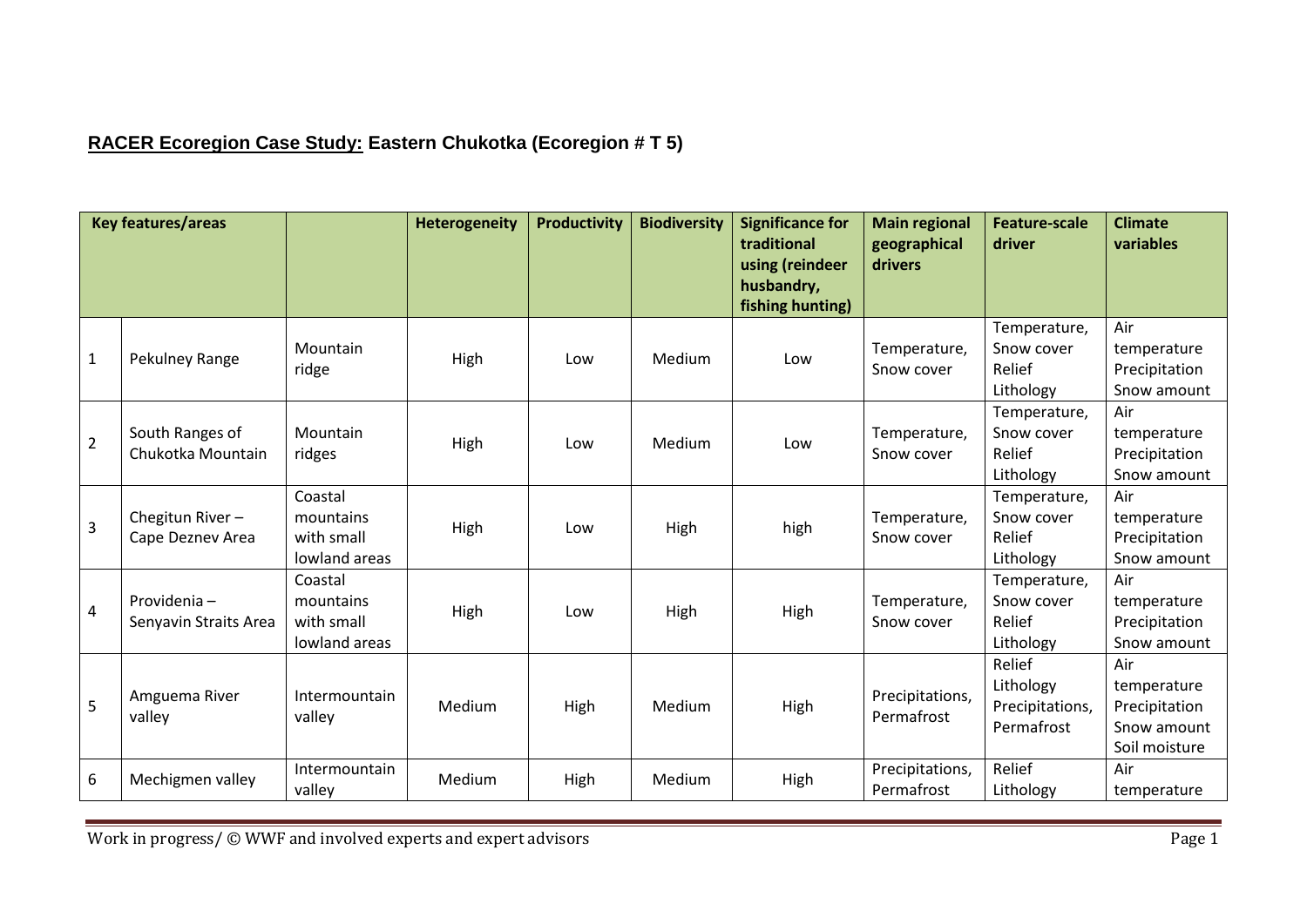| Key features/areas |                                          | <b>Heterogeneity</b> | <b>Productivity</b> | <b>Biodiversity</b> | <b>Significance for</b><br>traditional<br>using (reindeer<br>husbandry,<br>fishing hunting) | <b>Main regional</b><br>geographical<br><b>drivers</b> | <b>Feature-scale</b><br>driver             | <b>Climate</b><br>variables                          |                                                                     |
|--------------------|------------------------------------------|----------------------|---------------------|---------------------|---------------------------------------------------------------------------------------------|--------------------------------------------------------|--------------------------------------------|------------------------------------------------------|---------------------------------------------------------------------|
|                    |                                          |                      |                     |                     |                                                                                             |                                                        |                                            | Precipitations,<br>Permafrost                        | Precipitation<br>Snow amount                                        |
|                    |                                          |                      |                     |                     |                                                                                             |                                                        |                                            |                                                      | Soil moisture                                                       |
| $\overline{7}$     | Vamcarem Lowland                         | Coastal<br>Lowlands  | Low                 | Low                 | High                                                                                        | Medium                                                 | Temperature<br>Permafrost                  | Relief<br>Lithology<br>Precipitations,<br>Permafrost | Air<br>temperature<br>Precipitation<br>Snow amount<br>Soil moisture |
| 8                  | Koluchin bay<br>Lowlands                 | Coastal<br>Lowlands  | Low                 | Low                 | High                                                                                        | Medium                                                 | Temperature<br>Permafrost                  | Relief<br>Lithology<br>Precipitations,<br>Permafrost | Air<br>temperature<br>Precipitation<br>Snow amount<br>Soil moisture |
| 9                  | Western section of<br>Low Anadyr lowland | Fluvial lowland      | High                | High                | High                                                                                        | High                                                   | Temperature<br>Precipitation<br>Permafrost | Relief<br>Lithology<br>Precipitations,<br>Permafrost | Air<br>temperature<br>Precipitation<br>Snow amount<br>Soil moisture |